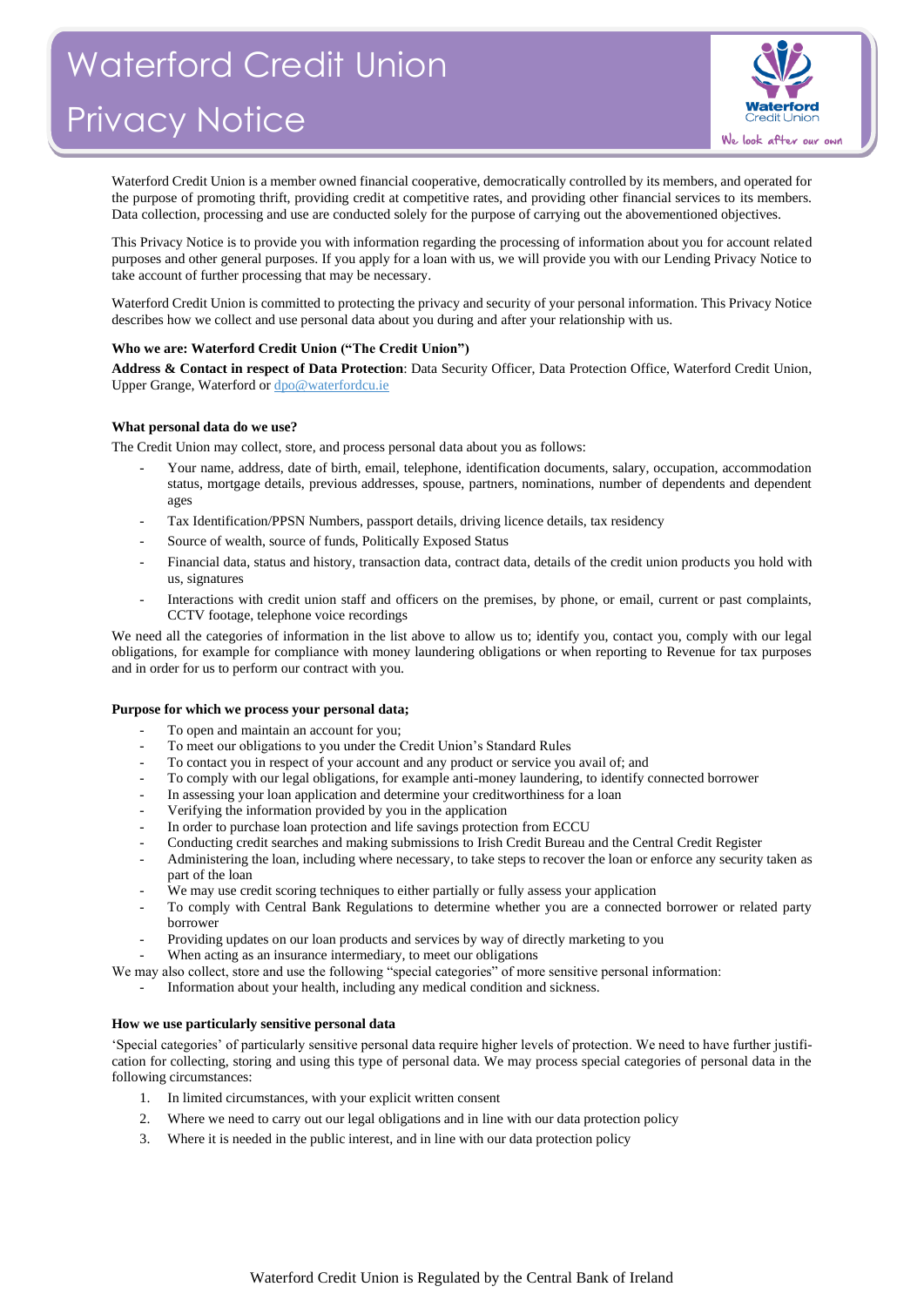

Less commonly, we may process this type of information where it is needed in relation to legal claims or where it is needed to protect your interests (or someone else's interests) and you are not capable of giving your consent, or where you have already made the information public.

## **How secure is my information with third party service providers?**

All our third-party service providers are required to take appropriate security measures to protect your personal data in line with our policies. We do not allow our third party service providers to use your personal data for their own purposes unless they are deemed to be controllers in their own right. We only permit them to process your personal data for specified purposes and in accordance with our instructions. Usually, information will be anonymised but this may not always be possible. The recipient of the information will also be bound by confidentiality obligations.

**If you fail to provide personal data:** If you fail to provide certain information when requested, we may not be able to perform the contract we have entered into with you or we may be prevented from complying with our legal obligations.

## **Change of purpose**

You can be assured that we will only use your data for the purpose it was provided and in ways compatible with that stated purpose. If we need to use your personal data for an unrelated purpose, we will notify you and we will explain the legal basis which allows us to do so.

## **Profiling**

We sometimes use systems to make decisions based on personal data we have (or are allowed to collect from others) about you. This information is used for loan-assessment, provisioning and anti-money laundering purposes and compliance with our legal duties in those regards. We also carry out profiling in order to tailor our marketing to you.

## **Data Retention Periods**

We will only retain your personal data for as long as necessary to fulfil the purpose(s) for which it was obtained, taking into account any legal/contractual obligation to keep it. Where possible we record how long we will keep your data where that is not possible, we will explain the criteria for the retention period. This information is documented in our Data Register and Retention Policy (copy available upon request) Once the retention period has expired, the respective data will be permanently deleted. Please see our retention periods below.

- A**ccounting** records required to be kept further to the Credit Union Act, 1997 (as amended) must be retained for not less than six years from the date to which it relates.
- The **money laundering** provisions of Anti-Money Laundering legislation require that certain documents must be retained for a period of six years after the relationship with the member has ended.
- We keep **income tax** records for a period of six years after completion of the transactions to which they relate.
- Loan application information is retained for a period of six years from the date of discharge, final repayment, transfer of the loan.
- **CCTV** footage which is used in the normal course of business (i.e. for security purposes) for one month.
- **Telephone Recordings** taken in the normal course of business for 12 months.
- Credit Agreements are contracts and as such the credit union retains them for 6 years from date of expiration.
- Loan Applications form part of your credit agreement and as such we retain them for 6 years from date of expiration.

## **Planned data transmission to third countries**

There are no plans for a data transmission to third countries.

**Updates to this notice:** We will make changes to this notice from time to time, particularly when we change how we use your information, and change our technology and products.

You can always find an up-to-date version of this notice on our websit[e www.waterfordcu.ie](http://www.waterfordcu.ie/) or you can ask us for a copy.

# *Our Use and Sharing of your Information*

We will collect and use relevant information about you, your transactions, your use of our products and services, and your relationships with us. We will typically collect and use this information for the following purposes: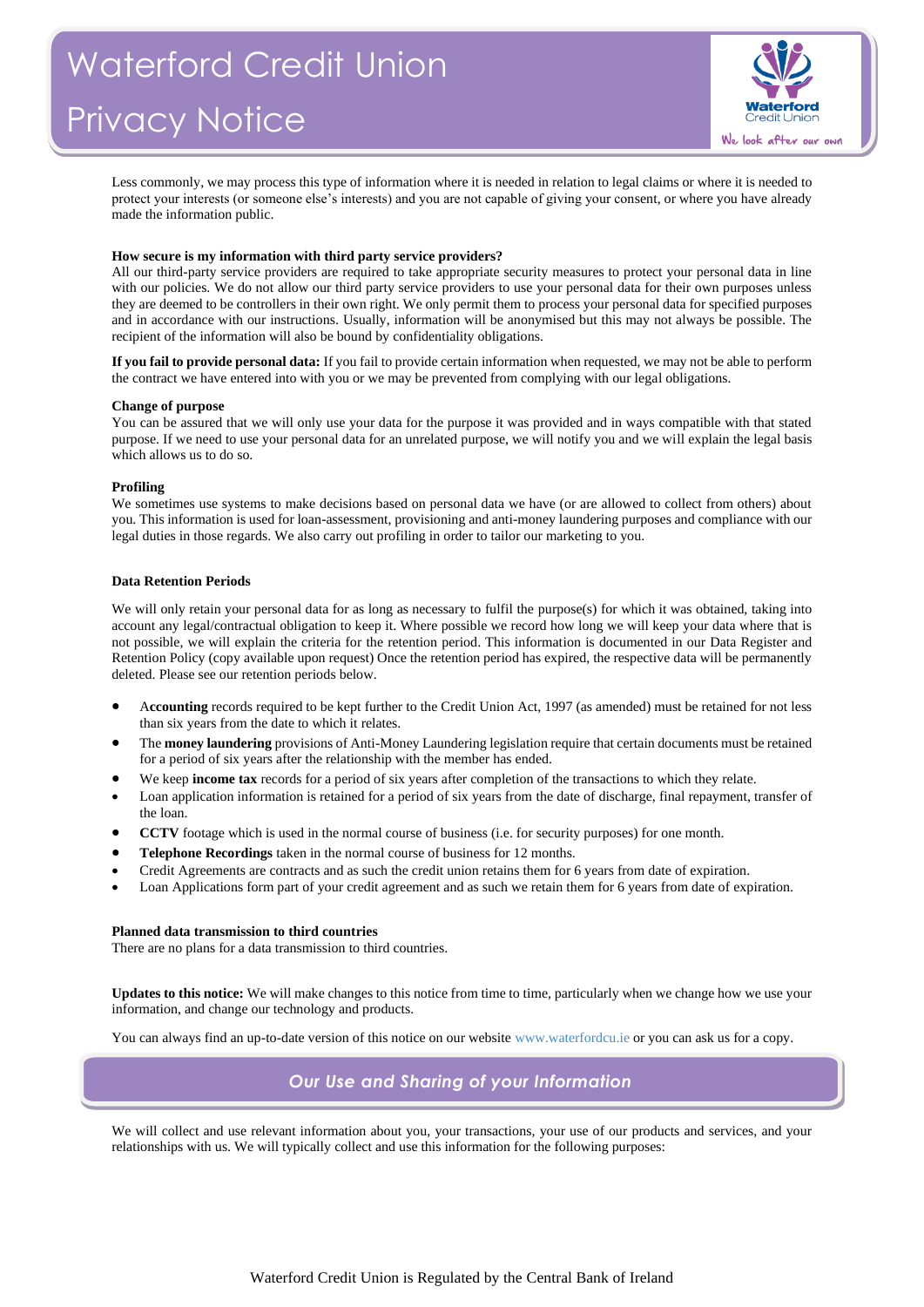



## **Fulfilling a Contract**

This basis is appropriate where the processing is necessary for us to manage your accounts and credit union services to you.

**Administrative Purposes**: We will use the information provided by you, either contained in this form or any other form or application for the purpose of assessing and processing this reactivation, and to maintain and administer any accounts you have with the credit union.

**Security:** In order to secure payment of the loan, it may be necessary to obtain security such as a charge on your property or other personal assets.

**Guarantors:** As part of your loan conditions, we may make the requirement for the appointment of a guarantor a condition of your loan agreement in order that the credit union ensures the repayment of your loan. Should your account go into arrears, we may need to call upon the guarantor to repay the debt in which case we will give them details of the outstanding indebtedness. If your circumstances change it may be necessary to contact the guarantor.

**Third Parties:** We may appoint external third parties to undertake operations functions on our behalf. We will ensure that any information passed to third parties conduction operational functions on our behalf will do so with respect for the security of your data and will be protected in line with data protection law.

**Irish League of Credit Unions (ILCU) Affiliation:** The ILCU provides professional and business support services such as marketing and public affairs representation, monitoring financial, guidance, compliance, risk, learning and development, and insurance services to affiliated credit unions. As Waterford Credit Union is affiliated to the ILCU, the credit union must also operate in line with the ILCU Standard Rules (which members of the credit union are bound to the credit union by) and the League Rules (which the credit union is bound to the ILCU by). We may disclose information in your application or in respect of any account or transaction of yours from the date of your original membership to authorised officers or employees of the ILCU for the purpose of the ILCU providing these services to us.

The Privacy Notice of ILCU can be found a[t www.creditunion.ie](http://www.creditunion.ie/)

**Savings Protection Scheme (SPS):** We may disclose information in any application from you or in respect of any account transaction of yours from the date of your original membership to authorised officers or employees of the ILCU for the purpose of the ILCU providing these services and fulfilling requirements under our affiliation to the ILCU and the SPS.

**CUSOP:** For the processing of electronic payments services on your account (such as credit transfers, standing orders and direct debits) the Credit Union is a participant of CUSOP (Payments) DAC ('CUSOP'). CUSOP is a credit union owned, independent, not for profit company that provides an electronic payments service platform for the credit union movement in Ireland. CUSOP is an outsourced model engaging third party companies, such as a Partner Bank, to assist with the processing of payment data.

**TPL:** If we issue you with a debit card, Transact Payments Limited (TPL), which is an authorised e-money institution will also be a controller of your personal data. In order for you to understand what they do with your personal data, and how to exercise your rights in respect of their processing of your personal data, you should review their privacy policy which is available at https://**[currentaccount.ie/files/tpl-privacy-policy.pdf](https://currentaccount.ie/files/tpl-privacy-policy.pdf)**

**Insurance:** As part of our affiliation with the ILCU, we purchase insurance from ECCU Assurance DAC (ECCU), a life insurance company, wholly owned by the ILCU. To administer these insurances we may pass your information to ECCU and it may be necessary to process 'special category' personal data about you. This includes information about your health which will be shared with ECCU for the purposes of our life assurance policy to allow ECCU to deal with insurance underwriting, administration and claims on our behalf. Further information can be found in our lending privacy notice.

**Electronic Payments (not through CUSOP):** If you use your debit/credit card to make payments into your credit union account, we are required to share your personal data with Realex Payments and Wellington IT.

**Credit Assessment:** When assessing your application for a loan, the credit union will take a number of factors into account and will utilise personal data provided from:

- Your application form and your supporting loan documentation
- Your existing credit union file
- Credit referencing agencies such as the Irish Credit Bureau and the Central Credit Register

The credit union then utilises this information to assess your loan application in line with the applicable legislation and the credit unions credit policy.

**Member Service:** To help us improve our service to you, we may use information about your account to help us improve our services to you.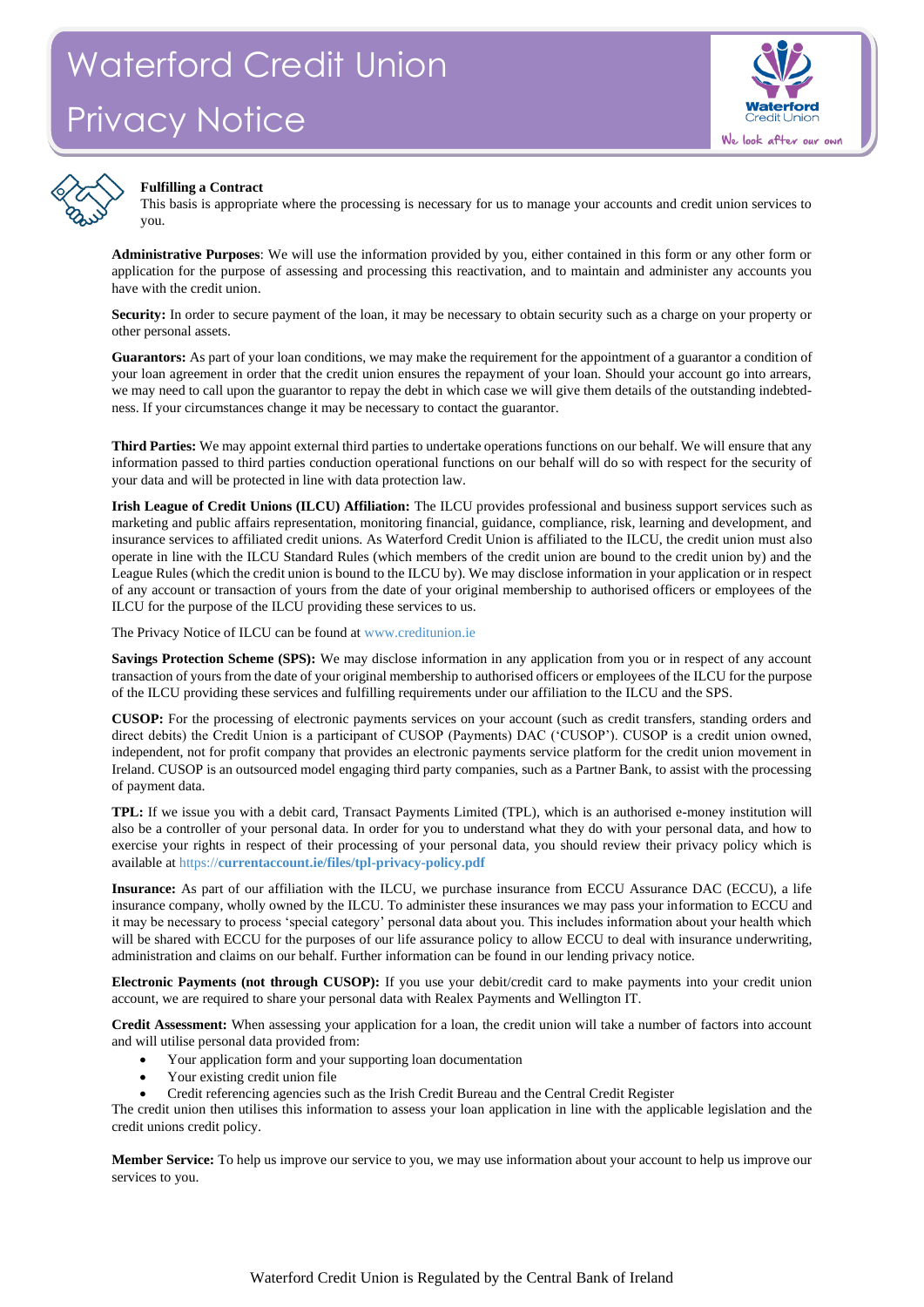# Waterford Credit Union Privacy Notice



**Home Loans:** When assessing your application for a Housing Loan, the credit union will take the factors considered in credit assessment above, into account when utilising personal data from you. A part of the Housing Loan process, the credit union will disclose your personal data (name, property address, contact information) with a member of its Auctioneer Panel, in order to facilitate a valuation of the property being purchased, in order to determine the market reinstatement cost. In addition the Credit Union will disclose your personal data to Treacy Mullin Solicitor who act on behalf of the credit union when dealing with the legal requirements of housing loans.



## **Legal Duty**

This basis is appropriate when we are processing personal data to comply with an Irish or EU Law.

**Tax Liability:** We may share information and documentation with domestic and foreign tax authorities to establish your liability to tax in any jurisdiction. Where a member is tax resident in another jurisdiction the credit union has certain reporting obligations to Revenue under the Common Reporting Standard. Revenue will then exchange this information with the jurisdiction of tax residence of the member. We shall not be responsible to you or any third party for any loss incurred as a result of us taking such actions. Under the 'Return of Payments Regulations 2008' credit unions are obliged to report details to the Revenue in respect of dividend or interest payments to members, which include PPSN where held.

**Regulatory & Statutory Requirements:** To meet our duties to the Regulator, the Central Bank of Ireland, we may allow authorised people to see our records (which may include information about you) for reporting, compliance and auditing purposes. For the same reason, we will also hold the information about you when you are no longer a member. We may also share information with certain statutory bodies such as the Department of Finance, the Department of Social Protection and the Financial Services & Pensions Ombudsman Bureau of Ireland if required by law.

**Compliance with Anti-Money Laundering & Combating Terrorist Financing Obligations:** The information provided by you will be used for compliance with our customer due diligence and screening obligations under anti-money laundering and combating terrorist financing obligations under The Money Laundering provisions of the Criminal Justice (Money Laundering and Terrorist Financing) Act 2010, as amended by Part 2 of the Criminal Justice Act 2013.

**Audit:** To meet our legislative and regulatory duties to maintain audited financial accounts, we appoint an external auditor. We will allow the external auditor to see our records (which may include information about you) for these purposes.

**Incapacity to Act on your account:** The Credit Union Act 1997 (as amended) provides, in the circumstances where you become unable to transact on your account, due to a mental incapability and no person has been legally appointed to administer your account, that the Board may allow payment to another who it deems proper to receive it, where it is just and expedient to do so, in order that the money be applied in your best interests. In order to facilitate this, medical evidence of your incapacity will be required which will include data about your mental health. This information will be treated in the strictest confidentiality.

**Purpose of the Loan:** We are obliged to ensure that the purpose for the loan falls into one of our categories of lending.

**Credit Reporting:** Where a loan is applied for in the sum of  $\epsilon$ 2,000, or more, the credit union is obliged to make an enquiry of the Central Credit Register (CCR) in respect of the borrower. Where a loan is granted in the sum of  $\epsilon$ 500 or more, the credit union is obliged to report both personal details and credit details of the borrower (and guarantor shortly) to the CCR.

**House Loan:** Where you obtain a house loan from us, it will be necessary for the credit union to obtain a first legal charge on the property to be purchased and it will be necessary for us to process your personal data in order to register this charge or have the charge registered on our behalf.

**Connected/Related Party Lending:** We are obliged further to Central Bank Regulations to identify where borrowers are connected in order to establish whether borrowers pose a single risk. We are also obliged to establish whether a borrower is a related party when lending to them i.e. whether they are on the Board/Management Team or a member of the Board/Management team's family or a business in which a member of the Board/Management Team has a significant shareholding.

**Nominations:** The Credit Union Act 1997 (as amended) allows members to nominate a person(s) to receive a certain amount from their account on their death, subject to statutory maximum. Where a member wishes to make a nomination, the credit union must record personal data of nominees on this event.



## **Legitimate Interest**

A legitimate interest is when we have a business or commercial reason to use your information. But even then, it must not unfairly go against what is right and best for you. If we rely on our legitimate interest, we will tell you what that is.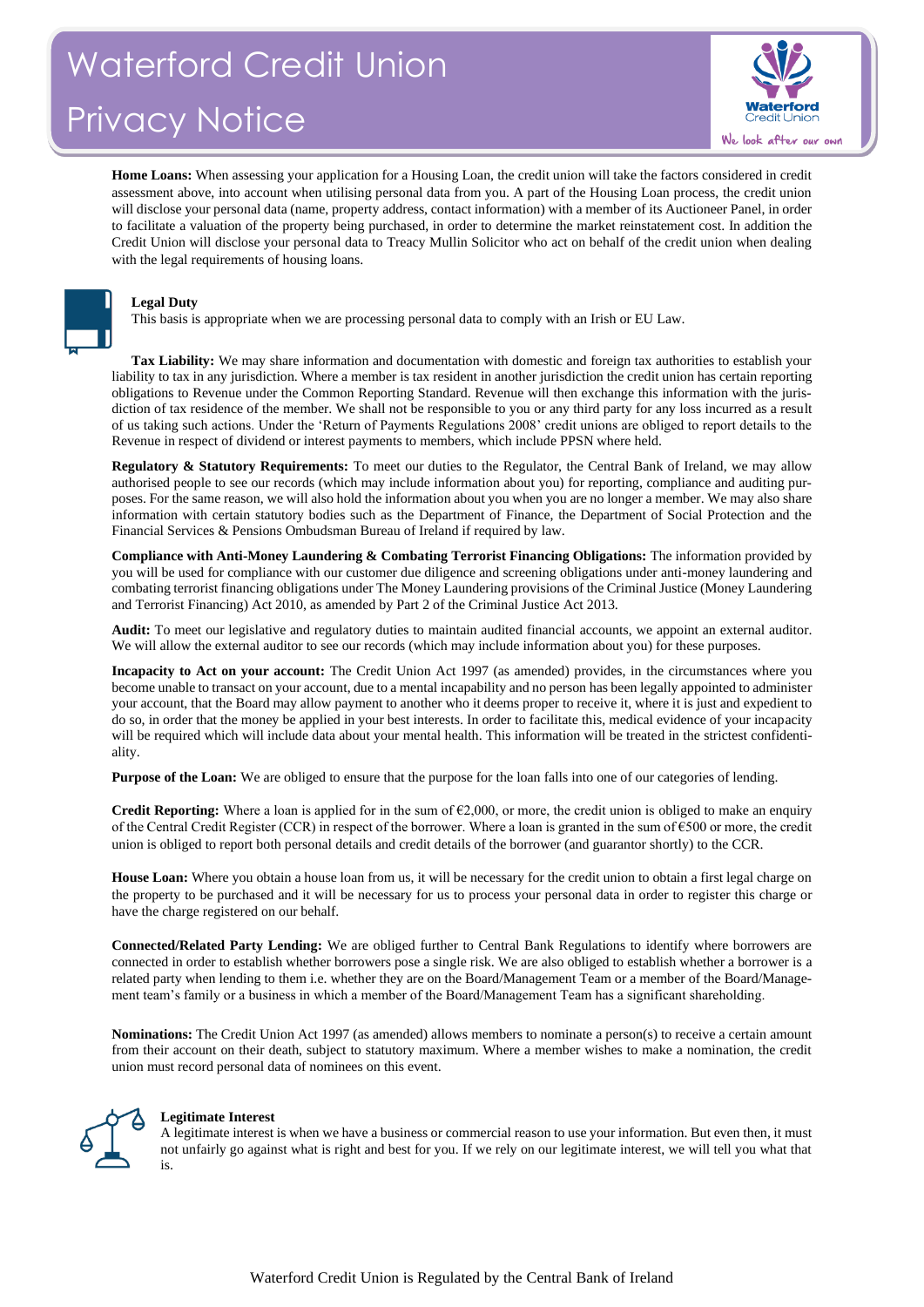# Waterford Credit Union Privacy Notice



**CCTV:** We have CCTV footage installed on the premises with clearly marked signage. The purpose of this is for security. Our legitimate interest – with regard to the nature of our business, it is necessary to secure the premises, property herein and any staff/volunteers/members or visitors to the credit union.

**Voice Recording:** We record phone conversations both incoming and outgoing for the purpose of verifying information and quality of service. Our legitimate interest – to ensure a good quality of service, to ensure that correct instructions were given or taken due to the nature of our business and to quickly and accurately resolve any disputes.



# **Your Consent**

We will only carry out processing which is based on your consent and will cease processing once you withdraw such consent.

**Marketing and Market Research:** To help improve, measure the quality of our products & services we undertake marketing research.



*Your Rights in connection with your personal data*

To **enquire** whether we hold any of your personal data and **obtain information** about how your data is

**Request access** to any personal data held by Waterford Credit Union about you.

**Request erasure** of your personal information. This enables you to ask us to delete or remove personal data where there is no good reason for us continuing to process it. You also have the right to ask us to delete or remove your personal data where you have exercised your right to object to processing (see below).

Have **inaccurate or incomplete personal data** we hold about you **rectified** so as to ensure all information we hold is correct.

**Take your information to a different organisation** (data portability). You can request that Waterford Credit Union provide you with a copy of any relevant personal data in a reusable format and/or request that we transfer your relevant personal data to another controller where it is technically feasible to do *(relevant personal data is personal data that you have provided to us or which is generated by your use of our service, which is processed by automated means and where the basis that we process it is on your consent or on a contract that you have entered into with us).*

**Object and restrict the processing** of your data, where we are relying on a legitimate interest (or those of a third party) and there is something about your particular situation which makes you want to object to processing on this ground. You also have the right to object where we are processing your personal data for direct marketing purposes. You can also ask us to restrict or suspend processing personal data about you, in certain circumstances.

**Object to automated decision making** processes.

You have a **right to complain** to the Data Protection Commissioner (DPC) in respect of any processing of your data by